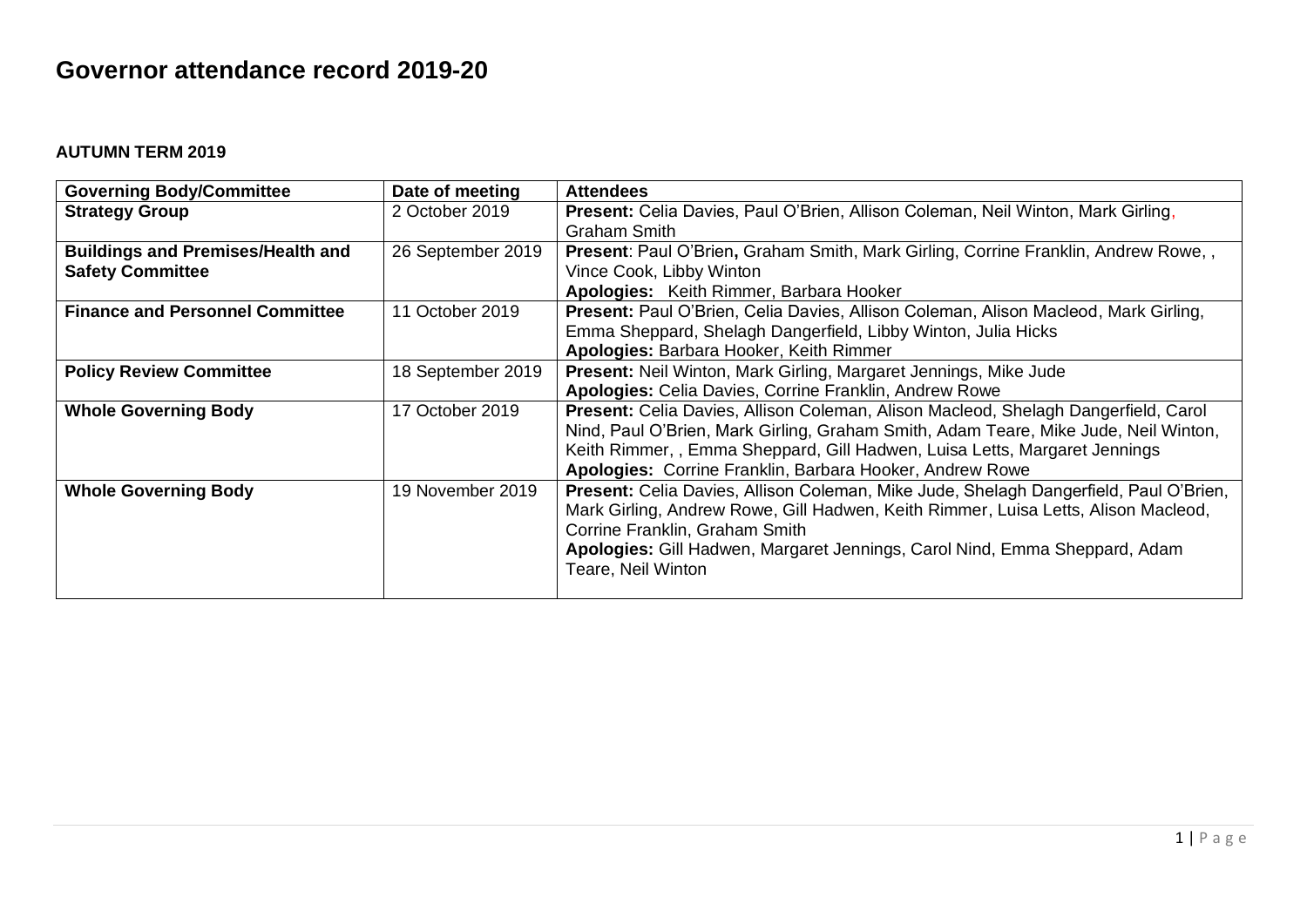## **SPRING TERM 2020**

| <b>Governing Body/Committee</b>          | Date of meeting  | <b>Attendees</b>                                                                      |
|------------------------------------------|------------------|---------------------------------------------------------------------------------------|
| <b>Strategy Group</b>                    | 15 January 2020  | Present: Celia Davies, Allison Coleman, Graham Smith, Mark Girling, Neil Winton       |
|                                          |                  | <b>Apologies: Paul O'Brien</b>                                                        |
| <b>Buildings and Premises/Health and</b> | 23 January 2020  | Present: Graham Smith, Paul O'Brien, Mark Girling, Corrine Franklin, Andrew Rowe,     |
| <b>Safety Committee</b>                  |                  | Vince Cook, Libby Winton                                                              |
|                                          |                  | <b>Apologies: Keith Rimmer</b>                                                        |
| <b>Finance and Personnel Committee</b>   | 31 January 2020  | Present: Paul O'Brien, Celia Davies, Allison Coleman, Keith Rimmer, Mark Girling,     |
|                                          |                  | Shelagh Dangerfield, Emma Sheppard, Libby Winton, Julia Hicks                         |
|                                          |                  | Not present: Alison Macleod,                                                          |
| <b>Finance and Personnel Committee</b>   | 13 March 2020    | Present: Paul O'Brien, Celia Davies, Allison Coleman, Alison Macleod, Keith Rimmer,   |
|                                          |                  | Mark Girling, Shelagh Dangerfield, Libby Winton, Julia Hicks                          |
|                                          |                  | Apologies: Emma Sheppard                                                              |
| <b>Policy Review Committee</b>           | 27 February 2020 | Present: Neil Winton, Mark Girling, Celia Davies, Andrew Rowe                         |
|                                          |                  | Apologies: Mike Jude, Corrine Franklin                                                |
| <b>Whole Governing Body</b>              | 11 February 2020 | Present: Allison Coleman, Carol Nind, Mark Girling, Paul O'Brien, Gill Hadwen, Andrew |
|                                          |                  | Rowe, Adam Teare, Keith Rimmer, Mike Jude, Shelagh Dangerfield, Luisa Letts,          |
|                                          |                  | Graham Smith, Neil Winton, Kelly Simmons, Emma-Jane Donnelly, Amy Anderson            |
|                                          |                  | Apologies: Celia Davies, Emma Sheppard                                                |
| <b>Whole Governing Body</b>              | 26 March 2020    | Meeting cancelled due to Coronavirus situation                                        |
|                                          |                  |                                                                                       |